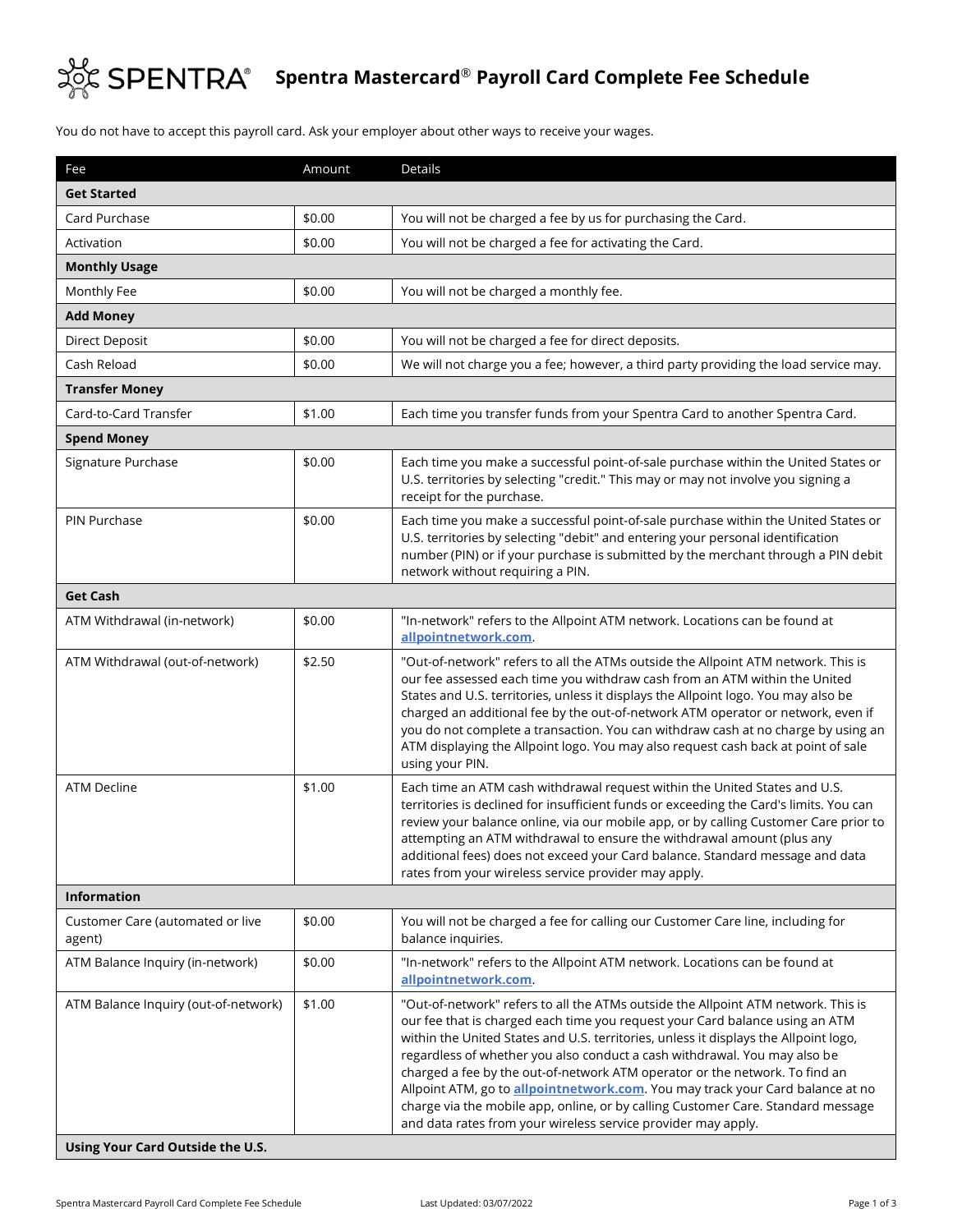| International Transaction                         | 3% of total<br>transaction in<br><b>USD</b>                  | Percentage of the U.S. dollar amount of each transaction each time you obtain<br>funds or make a purchase in a currency other than U.S. dollars (USD) or outside the<br>United States and U.S. territories. When assessed, this fee will be a minimum of one<br>cent (\$0.01).                                                                                                                                                                                                                                                                                                                                                                |  |
|---------------------------------------------------|--------------------------------------------------------------|-----------------------------------------------------------------------------------------------------------------------------------------------------------------------------------------------------------------------------------------------------------------------------------------------------------------------------------------------------------------------------------------------------------------------------------------------------------------------------------------------------------------------------------------------------------------------------------------------------------------------------------------------|--|
| International ATM Withdrawal                      | \$2.50                                                       | Each time you withdraw cash from an ATM outside the United States and U.S.<br>territories. You may also be charged a fee by the ATM operator or the network used<br>to complete the transaction.                                                                                                                                                                                                                                                                                                                                                                                                                                              |  |
| <b>International ATM Decline</b>                  | \$1.00                                                       | Each time an ATM cash withdrawal request outside the United States and U.S.<br>territories is declined for insufficient funds or exceeding the Card's limits. Review<br>your balance online, via our mobile app, or by calling Customer Care prior to<br>attempting an ATM withdrawal to ensure the withdrawal amount (plus any<br>additional fees) does not exceed your Card balance. Standard message and data<br>rates from your wireless service provider may apply.                                                                                                                                                                      |  |
| International ATM Balance Inquiry                 | \$1.00                                                       | Each time you request your Card balance using an ATM outside the United States<br>and U.S. territories regardless of whether you also conduct a cash withdrawal. You<br>may also be charged a fee by the ATM operator or the network used to complete<br>the transaction. You may track your Card balance at no charge via the mobile app,<br>online, or by calling Customer Care. Standard message and data rates from your<br>wireless service provider may apply.                                                                                                                                                                          |  |
| <b>Replacing Your Card</b>                        |                                                              |                                                                                                                                                                                                                                                                                                                                                                                                                                                                                                                                                                                                                                               |  |
| Card Replacement                                  | \$5.95                                                       | Each time you request this service if done prior to the Card's expiration date.                                                                                                                                                                                                                                                                                                                                                                                                                                                                                                                                                               |  |
| <b>Expedited Card Delivery</b>                    | \$25.00                                                      | Expedited shipping of your replacement Card is available upon request at an<br>additional cost. The Card Replacement Fee will also be charged.                                                                                                                                                                                                                                                                                                                                                                                                                                                                                                |  |
| <b>Additional Card Services</b>                   |                                                              |                                                                                                                                                                                                                                                                                                                                                                                                                                                                                                                                                                                                                                               |  |
| Paper Statement                                   | \$5.00                                                       | Each time you request we send you a paper statement. View and print your balance<br>and transaction history at no charge online.                                                                                                                                                                                                                                                                                                                                                                                                                                                                                                              |  |
| Other                                             |                                                              |                                                                                                                                                                                                                                                                                                                                                                                                                                                                                                                                                                                                                                               |  |
| Inactivity                                        | \$1.95                                                       | If you do not use your Card to initiate a purchase, cash withdrawal, or load<br>transaction for more than twelve (12) months, the fee will be assessed monthly<br>thereafter until you conduct one of these transactions or your balance is depleted<br>to zero. Continue to use your Card at least once every twelve (12) months or close<br>your Card and we will refund your balance by check.                                                                                                                                                                                                                                             |  |
| <b>Potential Third-Party Fees</b>                 |                                                              |                                                                                                                                                                                                                                                                                                                                                                                                                                                                                                                                                                                                                                               |  |
| ATM Surcharge                                     | May Vary                                                     | Third-party ATM operators may charge a fee each time you withdraw funds or<br>check your balance at a non- Allpoint ATM. You may withdraw cash at no charge by<br>using an ATM displaying the Allpoint logo. To find an Allpoint ATM, go to<br>allpointnetwork.com.                                                                                                                                                                                                                                                                                                                                                                           |  |
| Card Network International Currency<br>Conversion | May Vary                                                     | The card network for your Card (e.g., Visa®, Mastercard®, or Discover®) may assess a<br>fee for currency conversion if you make a transaction in a currency other than the<br>currency in which your Card Account was issued. This fee is a percentage of the<br>amount of the transaction.                                                                                                                                                                                                                                                                                                                                                   |  |
| <b>Earned Wages</b>                               |                                                              |                                                                                                                                                                                                                                                                                                                                                                                                                                                                                                                                                                                                                                               |  |
| Money Earned <sup>®</sup> Feature                 | \$1.00 per<br>transaction<br>up to each<br>\$100.00<br>taken | Up to 50% of your net wages at time of request may be loaded to your Card<br>Account via the Money Earned® feature in the Spentra mobile app. When you<br>choose to load funds using this method, Spentra will verify your available net<br>earned wages at time of request with your employer's time and attendance<br>provider. If you have sufficient earned wages available, Spentra will load the<br>amount, as designated by you, to your Card Account. Your next scheduled paycheck<br>will include only the remaining wages you earned per your employer's standard<br>payroll process. This information is accurate as of 2/28/2022. |  |

Your funds are eligible for FDIC insurance. Your funds will be held at or transferred to Patriot Bank, N.A., an FDIC-insured institution. Once there, your funds are insured up to \$250,000 by the FDIC if Patriot Bank, N.A. fails, if specific deposit insurance requirements are met, and if your Card is registered. See **[fdic.gov/deposit/deposits/prepaid](https://www.fdic.gov/deposit/deposits/prepaid.html)** for details.

See Cardholder Agreement for free ways to access your funds and balance information. There is no overdraft/credit feature.